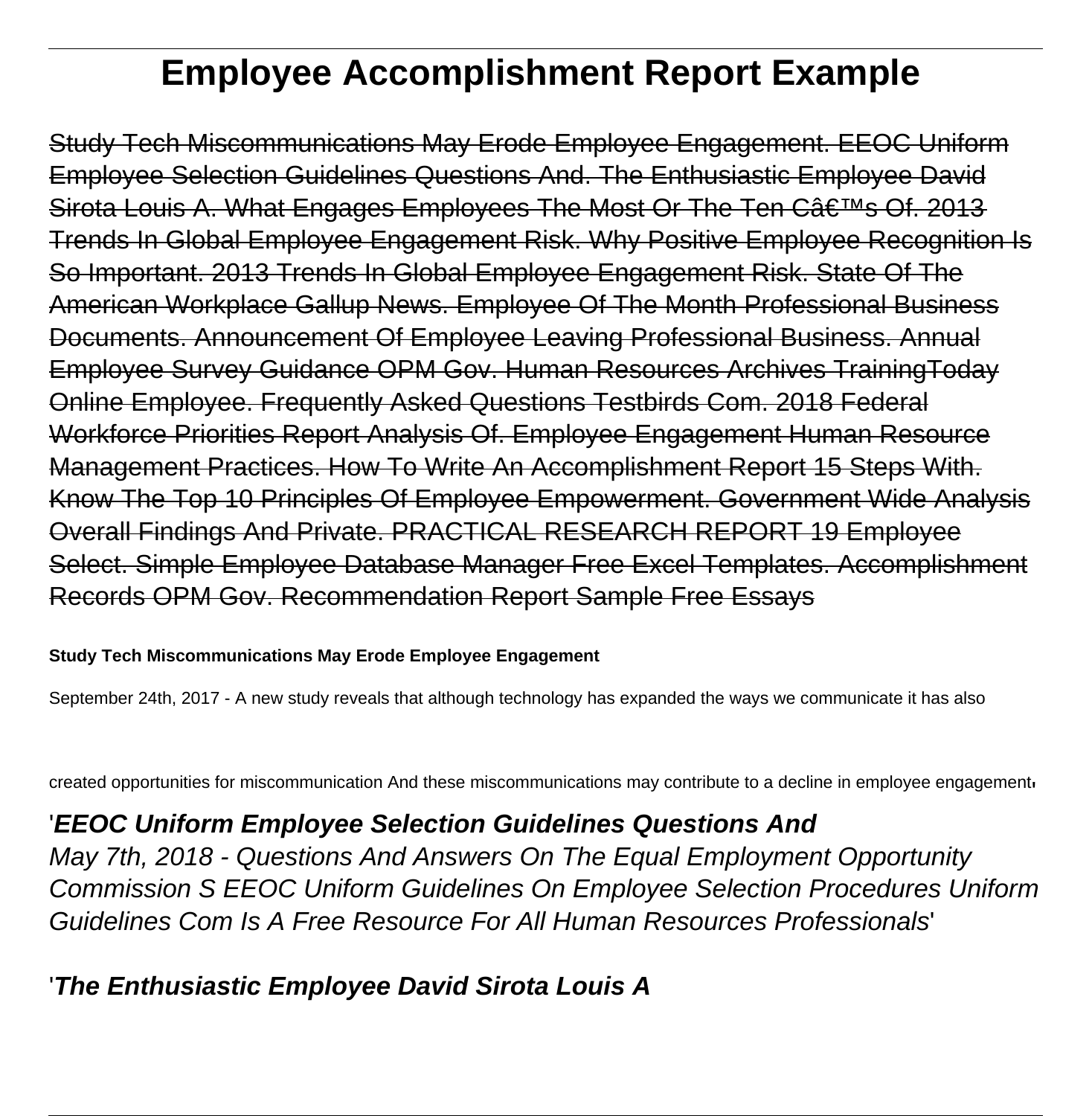May 10th, 2018 - The Enthusiastic Employee David Sirota Louis A Mischkind Michael Irwin Meltzer on Amazon com FREE shipping on qualifying offers Enthusiastic employees far out produce and outperform the average workforce they step up to do the hard<sup>''What engages employees the most or The Ten C's of</sup>

May 10th, 2018 - 2 Ivey Business Journal March April 2006 for accomplishment ― • Seventeen percent of employees are

actively disengaged These employees are busy acting out their unhappiness undermining what theirn **2013 TRENDS IN** 

#### **GLOBAL EMPLOYEE ENGAGEMENT RISK**

MAY 11TH, 2018 - 2013 TRENDS IN GLOBAL EMPLOYEE ENGAGEMENT REPORT HIGHLIGHTS CONSULTING PERFORMANCE REWARD AMP TALENT'

#### '**why positive employee recognition is so important**

may 10th, 2018 - want to know how to make employee recognition both positive and powerful these tips will help you recognize

employees in the best possible ways''**2013 Trends in Global Employee Engagement Risk**

May 7th, 2018 - 2013 rends loba mploye ngagement 1 Contents Executive Summary Aon Hewittâ€<sup>™</sup>s Engagement Model Trends in Global Employee Engagement Elements of Employee Engagement'

#### '**State Of The American Workplace Gallup News**

May 9th, 2018 - WHEN GALLUP LAST RELEASED THE State Of The American Workplace Report In 2013 Conversations About The U S Economy And Job Market Had A Decidedly Different Tone Although The National Bureau Of Economic Research Officially Called An End To The Great Recession In Mid 2009 The Years That Followed Were Characterized By Slow And Uneven Growth'

'**Employee Of The Month Professional Business Documents May 6th, 2018 - Example 2 Sample Letter For Employee Of The Month Selection Criteria Memorandum TO FROM DATE SUBJECT Employee Of The Month**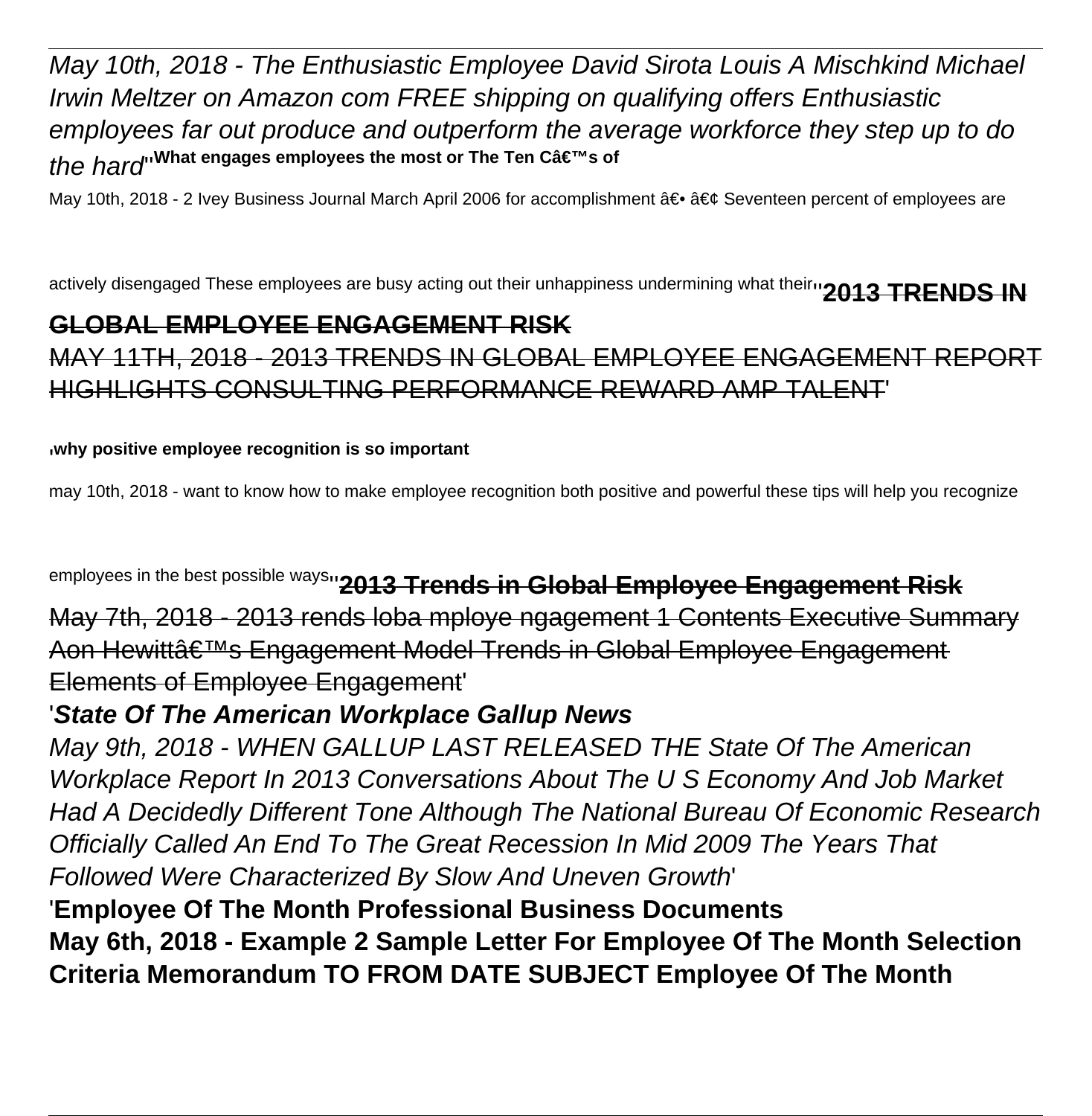# **Selection Criteria**' '**ANNOUNCEMENT OF EMPLOYEE LEAVING PROFESSIONAL BUSINESS** MAY 8TH, 2018 - EXAMPLE 1 SAMPLE LETTER FOR ANNOUNCEMENT OF

EMPLOYEE LEAVING MEMORANDUM TO FROM DATE SUBJECT RETIREMENT OF ANNA FITZGERALD EFFECTIVE FEBRUARY 1 19â€" ANNA FITZGERALD WILL NO LONGER HAVE TO TRUDGE THROUGH WIND AND SNOW TO ARRIVE AT A PAPER COVERED DESK AND RINGING TELEPHONE BY 8 30 EVERY MORNING SHE IS RETIRING'

## '**Annual Employee Survey Guidance OPM Gov**

May 7th, 2018 - Annual Employee Survey Guidance INTRODUCTION This Guidance Provides Information To Agencies On Conducting And Reporting On The Annual Employee Survey AES As Required Under Subpart C Employee Surveys Of 5 CFR Part 250'

# '**Human Resources Archives TrainingToday Online Employee**

May 9th, 2018 - The Main Objective Of This Session Is To Make Sure You Understand The Importance Of A Code Of Conduct For Higher Education And The Benefits Of Abiding By Your Schoolâ€<sup>™</sup>s Code'Frequently Asked Questions Testbirds com **May 11th, 2018 - Your profile is your ticket to new test invitations For example we could be looking for people with specific hobbies or a particular work background device for one of our tests This means that you can only be invited** to a paid test after you have filled out key information fields in your "Basic<sup>'</sup>

'**2018 federal workforce priorities report analysis of**

june 29th, 2017 - u nited states o ffice of personnel m anagement 2018 federal workforce priorities report fwpr opm gov february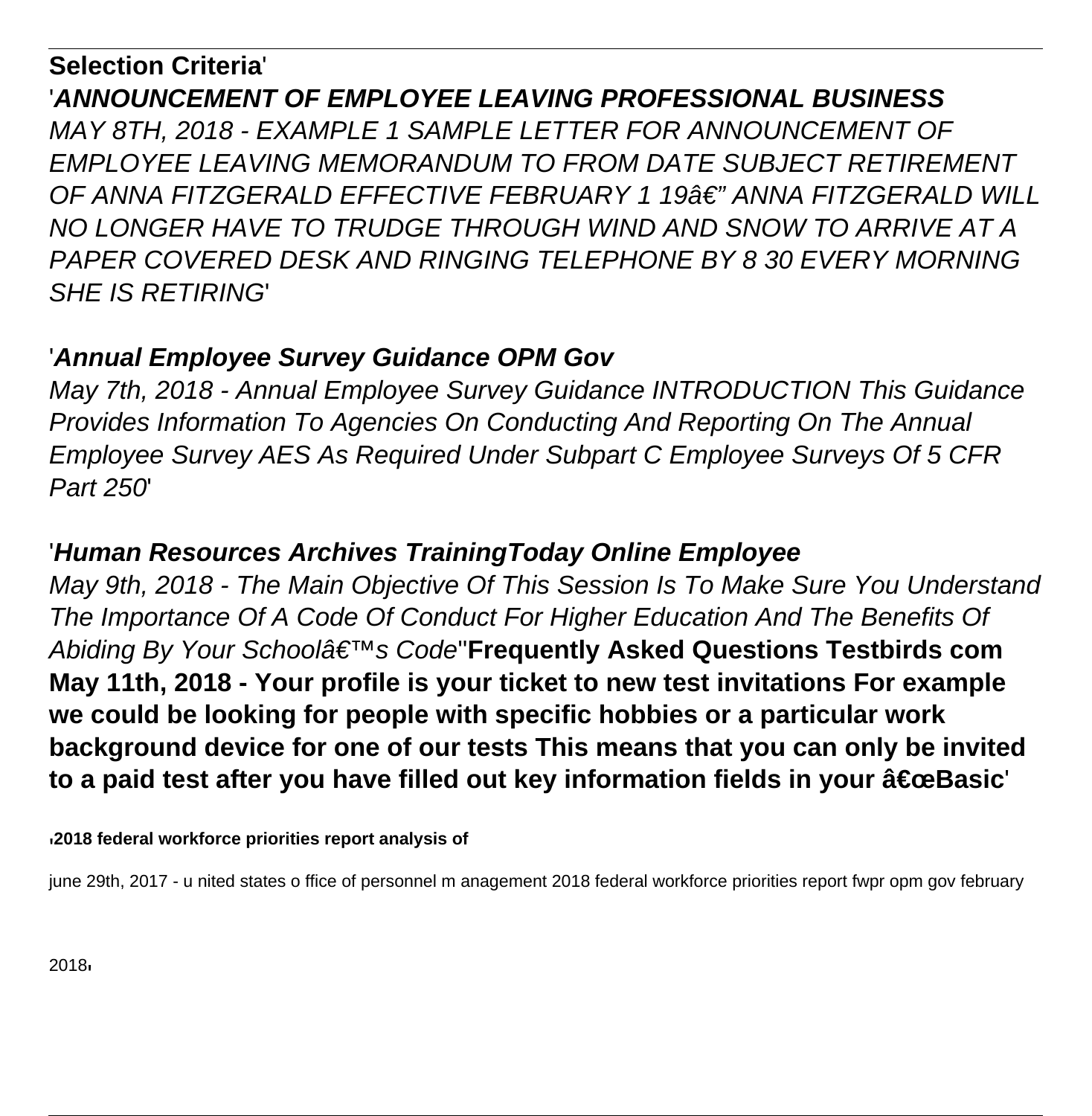'**EMPLOYEE ENGAGEMENT HUMAN RESOURCE MANAGEMENT PRACTICES** MAY 7TH, 2018 - CONSISTENT WITH THE MODELLING IN FIGURE 1 RESEARCH EVIDENCE SUGGESTS THAT EMPLOYEE ENGAGEMENT CAN BE A SOURCE OF COMPETITIVE ADVANTAGE MACEY ET AL FOR EXAMPLE REPORTED SUBSTANTIAL DIFFERENCES BETWEEN FIRMS IN THE TOP QUARTILE OF AVERAGE EMPLOYEE ENGAGEMENT FROM THOSE IN THE BOTTOM QUARTILE WITH RESPECT TO RETURN ON ASSETS PROFITABILITY' '**HOW TO WRITE AN ACCOMPLISHMENT REPORT 15 STEPS WITH** MAY 2ND, 2017 - HOW TO WRITE AN ACCOMPLISHMENT REPORT DO YOU NEED TO WRITE AN ACCOMPLISHMENT REPORT MANY JOBS WILL REQUIRE ONE AND OFTEN THESE ARE SELF ASSESSMENTS IN WHICH YOU RE ASKED TO REPORT WHAT YOU VE DONE THROUGHOUT THE YEAR'

#### '**Know the Top 10 Principles of Employee Empowerment**

May 7th, 2018 - Want empowered employees who make decisions accomplish goals and don t seek supervision and frequent direction Here are ten key factors in empowerment'

#### '**Government wide Analysis Overall Findings and Private**

May 8th, 2018 - Big gaps exist on resources merit based awards and performance management The private sector data supplied by survey research firm Mercer Sirota is based on nearly 4 7 million employee survey responses at more than 120 organizations around the world in a wide variety of industries'

### '**PRACTICAL RESEARCH REPORT 19 Employee Select**

May 11th, 2018 - In order to bring you the most accurate and useful information possible Employee Selection and Development Inc will be issuing PRACTICAL RESEARCH REPORTS quarterly'